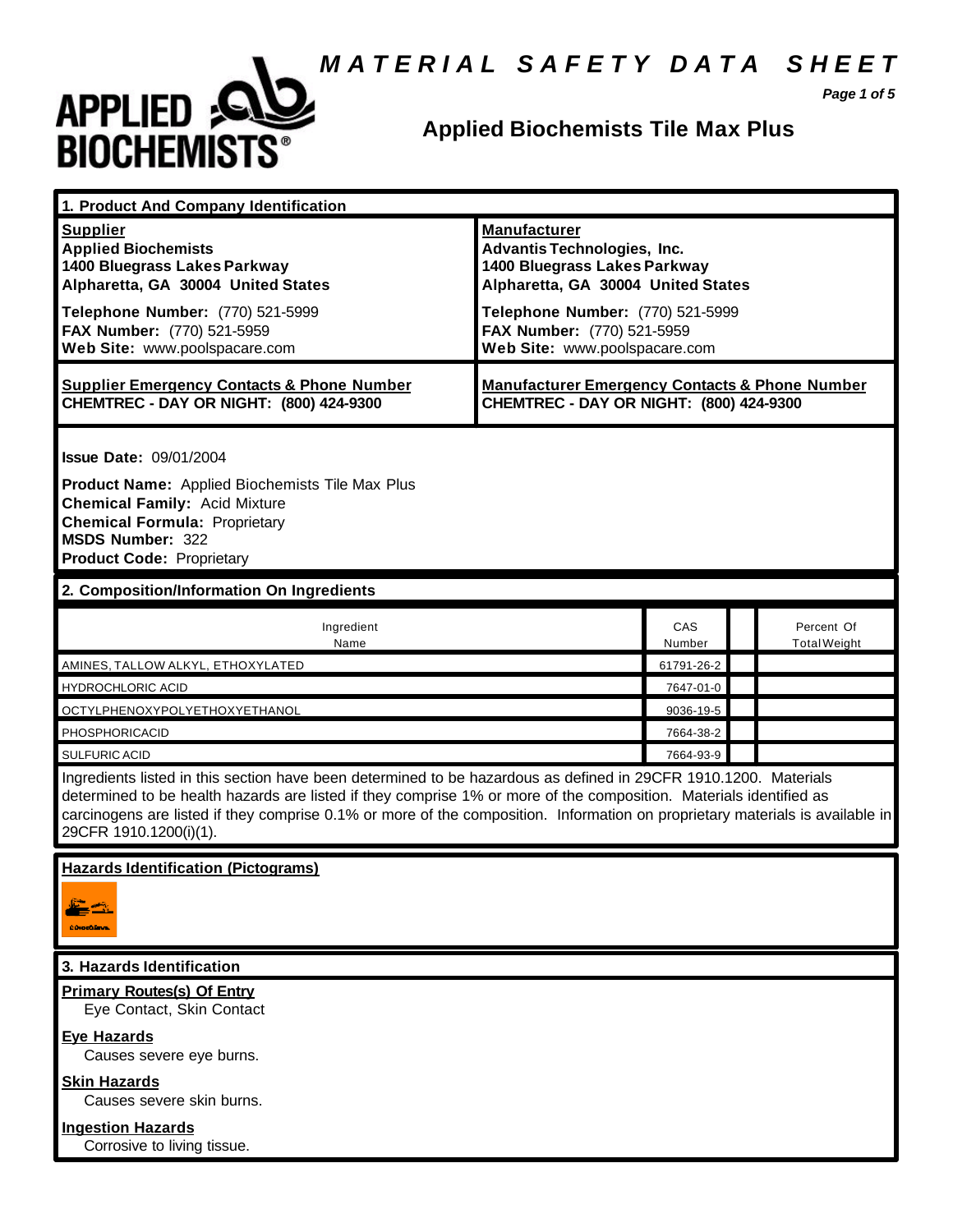# *M A T E R I A L S A F E T Y D A T A S H E E T Page 2 of 5*

### **Applied Biochemists Tile Max Plus**

### **3. Hazards Identification - Continued**

#### **Inhalation Hazards**

May cause severe allergic respiratory reaction.

#### **Signs And Symptoms**

Irritation of Eyes, Skin and Respiratory Passages

#### **First Aid (Pictograms)**



#### **4. First Aid Measures**

#### **Eye**

In case of contact, hold eyelids apart and immediately flush eyes with plenty of water for at least 15 minutes.Call a physician or a poison control center immediately.

#### **Skin**

Rinse the affected area with tepid water for at least 15 minutes.Get medical attention immediately if irritation (redness, rash, blistering) develops and persists.

#### **Ingestion**

DO NOT INDUCE VOMITING. Drink large amounts of water. Contact a physician or poison control.

#### **Inhalation**

If inhaled, remove to fresh air. If breathing is difficult, give oxygen. Call a physician or a poison control center immediately.

#### **Fire Fighting (Pictograms)**



#### **5. Fire Fighting Measures**

**Flash Point:** N/A °F

#### **Extinguishing Media**

Use the appropriate extinguishing media for the surrounding fire.

#### **Fire Fighting Instructions**

Water can be used to cool and protect exposed material. Firefighters should wear self-contained breathing apparatus and full protective gear.

#### **6. Accidental Release Measures**

Neutralize spill area with soda ash or lime. Flood with water. Use appropriate containers to avoid environmental contamination. Use appropriate personal protective equipment (PPE).

#### **7. Handling And Storage**

#### **Handling And Storage Precautions**

Keep out of reach of children. Do not store with alkalis.

#### **Handling Precautions**

Avoid contact with eyes. Avoid contact with skin and clothing. Wash thoroughly after handling.

#### **Storage Precautions**

Avoid contact with Alkalis, Amines, and Metals. Keep out of reach of children.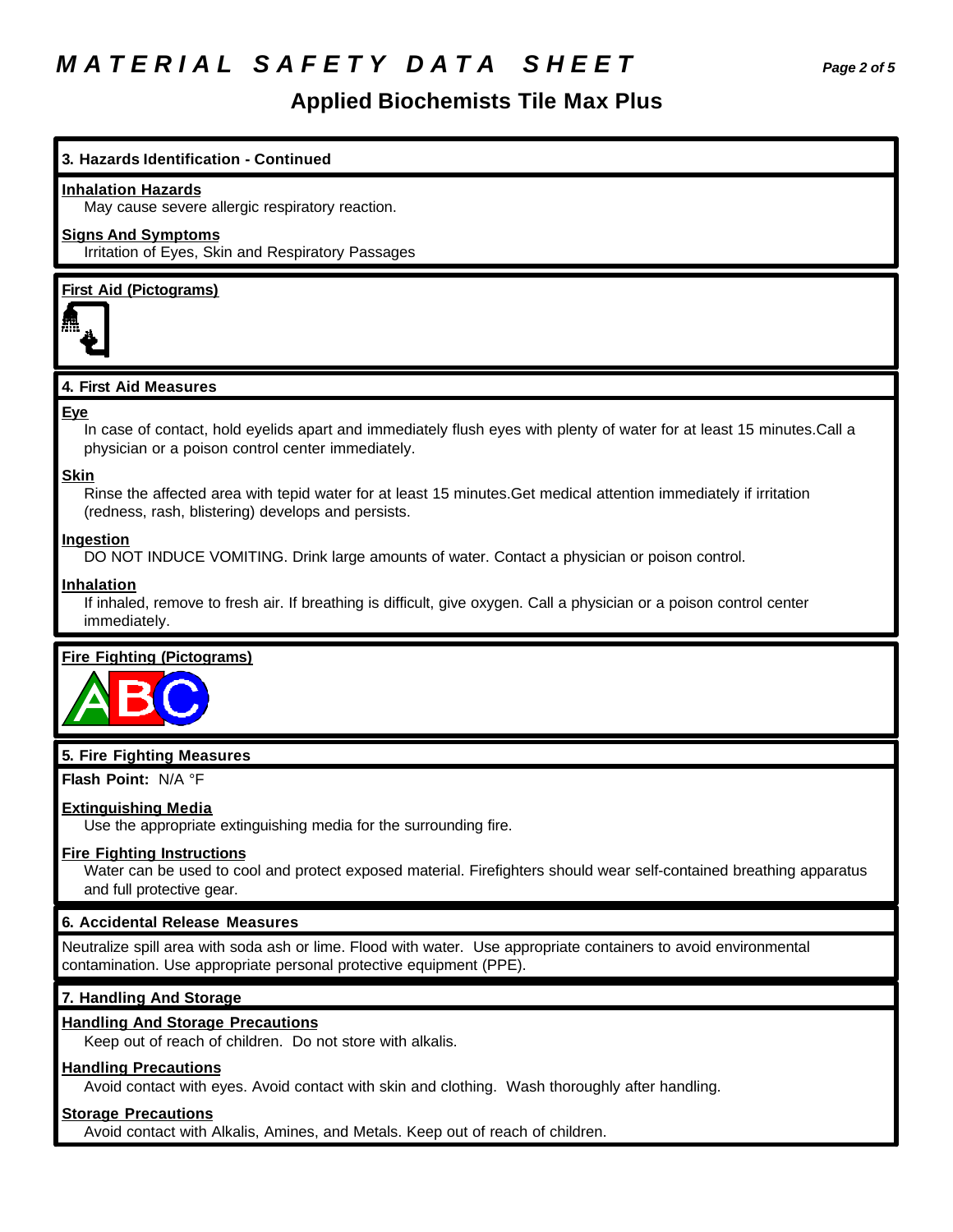# *M A T E R I A L S A F E T Y D A T A S H E E T Page 3 of 5*

### **Applied Biochemists Tile Max Plus**

#### **7. Handling And Storage - Continued**

#### **Work/Hygienic Practices**

Use safe chemical handling procedures suitable for the hazards presended by this material.

#### **Protective Clothing (Pictograms)**



#### **8. Exposure Controls/Personal Protection**

#### **Engineering Controls**

Local exhaust acceptable. Special exhaust not required

#### **Eye/Face Protection**

Safety glasses with side shields or goggles recommended.

#### **Skin Protection**

Chemical-resistant gloves.

### **Respiratory Protection**

None normally required.

#### **Ingredient(s) - Exposure Limits**

HYDROCHLORIC ACID ACGIH TLV-CEILING 5 ppm OSHA PEL-CEILING 5 ppm PHOSPHORIC ACID ACGIH TLV-STEL 3 mg/m3 ACGIH TLV-TWA 1 mg/m3 OSHA PEL-TWA 1 mg/m3 SULFURIC ACID ACGIH TLV-STEL 3 mg/m3 ACGIH TLV-TWA 1 mg/m3 OSHA PEL-TWA 1 mg/m3

#### **9. Physical And Chemical Properties**

#### **Appearance**

amber, viscous liquid

#### **Odor**

Mild

**Chemical Type:** Mixture **Physical State:** Liquid **Melting Point:** n/a °F **Boiling Point:** 212 °F **Specific Gravity:** 1.1-1.2 **Percent Volitales:** NOT DETERMINED **Packing Density:** NOT DETERMINED **Vapor Pressure:** NOT DETERMINED **Vapor Density:** >1 **pH Factor:** 0-2 **Solubility:** Soluble in Water **Viscosity:** NOT DETERMINED **Evaporation Rate:** <1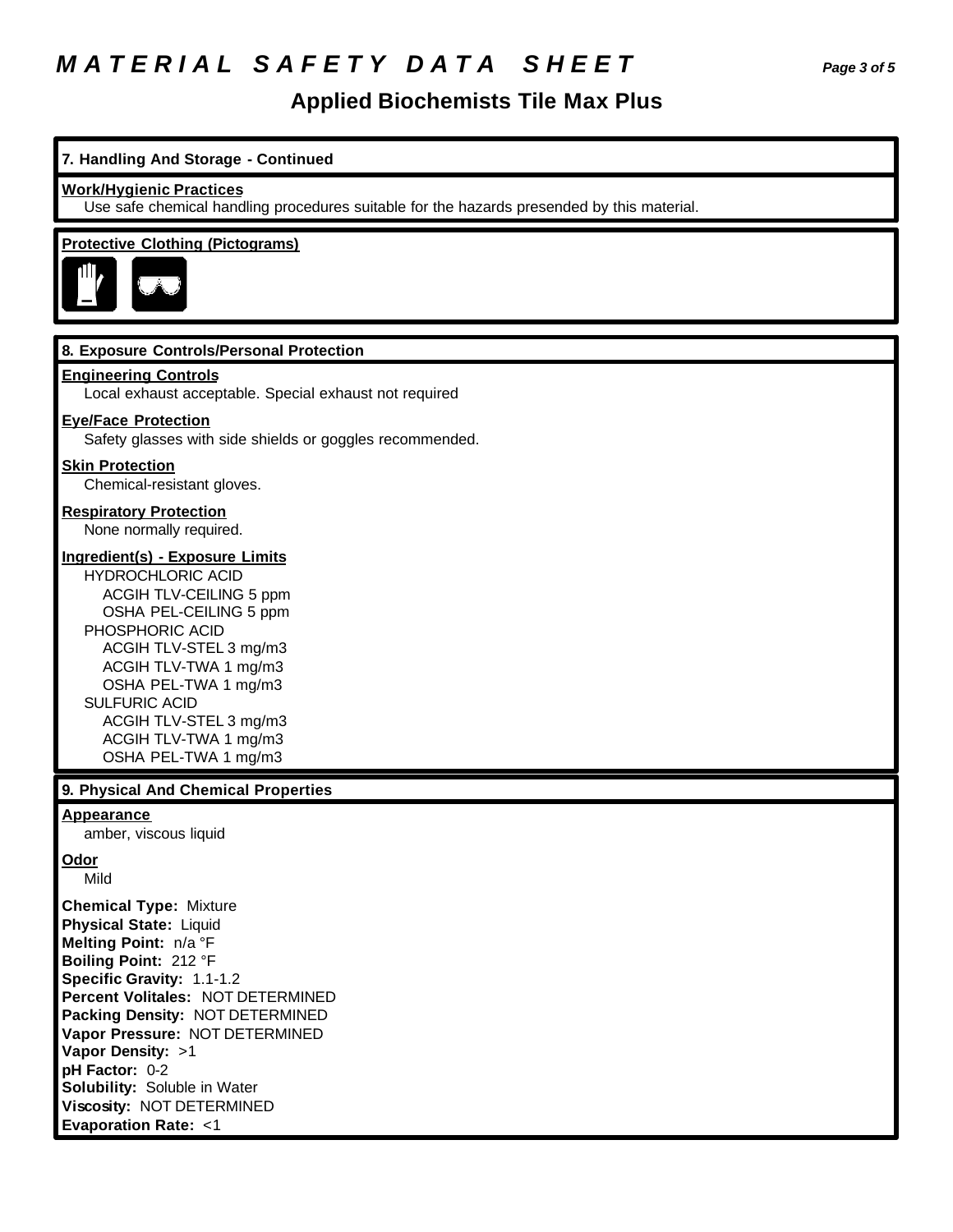# *M A T E R I A L S A F E T Y D A T A S H E E T Page 4 of 5*

# **Applied Biochemists Tile Max Plus**

| 10. Stability And Reactivity                                                                                                                                                                                                                                                   |
|--------------------------------------------------------------------------------------------------------------------------------------------------------------------------------------------------------------------------------------------------------------------------------|
| <b>Stability: Stable</b><br>Hazardous Polymerization: Will not occur                                                                                                                                                                                                           |
| <b>Conditions To Avoid (Stability)</b><br>Avoid contact with strong Amines, Alkalis, and Metals. Heat can cause hydrogen chloride.                                                                                                                                             |
| <b>Incompatible Materials</b><br>Alkalis, Amines and Metals                                                                                                                                                                                                                    |
| <b>Hazardous Decomposition Products</b><br>Hydrogen Chloride                                                                                                                                                                                                                   |
| 11. Toxicological Information                                                                                                                                                                                                                                                  |
| Ingredient(s) - Carginogenicity<br><b>SULFURIC ACID</b><br>NTP - Listed On The National Toxicology Program<br>Listed In The IARC Monographs                                                                                                                                    |
| 12. Ecological Information                                                                                                                                                                                                                                                     |
| No Data Available                                                                                                                                                                                                                                                              |
| 13. Disposal Considerations                                                                                                                                                                                                                                                    |
| Refer to applicable federal, state, and local regulations prior to disposition of container and residual contents.                                                                                                                                                             |
| 14. Transport Information                                                                                                                                                                                                                                                      |
| <b>Proper Shipping Name</b><br>Corrosive, Liquid, Acidic, Inorganic, N.O.S. (Hydrochloric and Sulfuric Acids)                                                                                                                                                                  |
| <b>Hazard Class</b><br>8, PGII (<1L Consumer Commodity ORM-D)                                                                                                                                                                                                                  |
| <b>DOT Identification Number</b><br><b>UN3264</b>                                                                                                                                                                                                                              |
| <b>DOT (Pictograms)</b>                                                                                                                                                                                                                                                        |
|                                                                                                                                                                                                                                                                                |
| 15. Regulatory Information                                                                                                                                                                                                                                                     |
| <b>SARA Title III - Section 313 Supplier Notification</b><br>This product contains the following toxic chemicals that are subject to the reporting requirements of section 313 of<br>the Emergency Planning and Community Right-To-Know Act (EPCRA) of 1986 and of 40 CFR 372. |
| HYDROCHLORIC ACID (7647-01-0)<br>$\%$<br><b>SULFURIC ACID (7664-93-9)</b><br>$\%$                                                                                                                                                                                              |
| This information must be included on all MSDSs that are copied and distributed for this material.                                                                                                                                                                              |
| Ingredient(s) - U.S. Regulatory Information<br><b>HYDROCHLORIC ACID</b><br>SARA Title III - Section 313 Form "R"/TRI Reportable Chemical                                                                                                                                       |

SULFURIC ACID

SARA Title III - EPA Part 355 Extremely Hazardous Substance

SARA Title III - Section 313 Form "R"/TRI Reportable Chemical